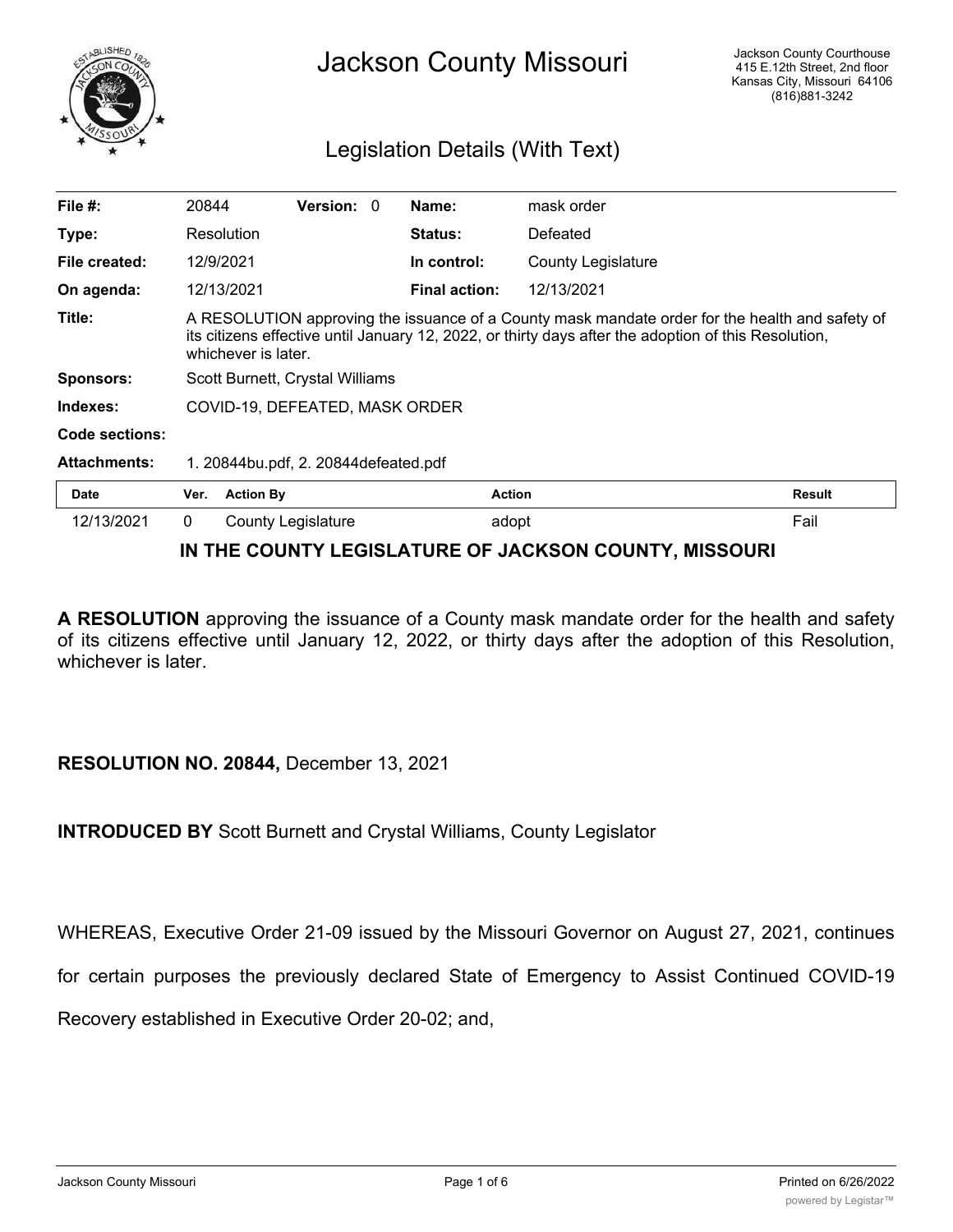WHEREAS, in response to the increased health risk posed to Jackson County citizens evidenced by the Report Supporting Order for Mask Wearing in Public Places provided by the Jackson County Health Department pursuant to section 67.625, RSMo, the County Executive and the County's Emergency Management Coordinator will issue a mask mandate (hereinafter "Health Order") on December 13, 2021, which will be effective upon approval of the Legislature, via adoption of this Resolution, which Health Order will expire on January 12, 2022, or thirty days after the adoption of this Resolution, whichever is later; and,

WHEREAS, a copy of this Health Order is attached; and,

WHEREAS, the Health Order encourages vaccination and requires individuals five years of age and older to wear a face covering or mask in places of public accommodation; and,

WHEREAS, COVID-19 spreads among people who are in contact with one another or present in shared spaces and a gathering of individuals without necessary mitigation for the spread of infection will pose a risk of the spread of infectious disease; and

WHEREAS, the state of Missouri is experiencing another wave of new COVID-19 cases, fueled by low rates of full vaccination (currently 51.7% of residents), the spread of more pervasive and virulent strain variants (the Delta and Omicron Variants), and COVID-19 hot spots across northern Missouri; and,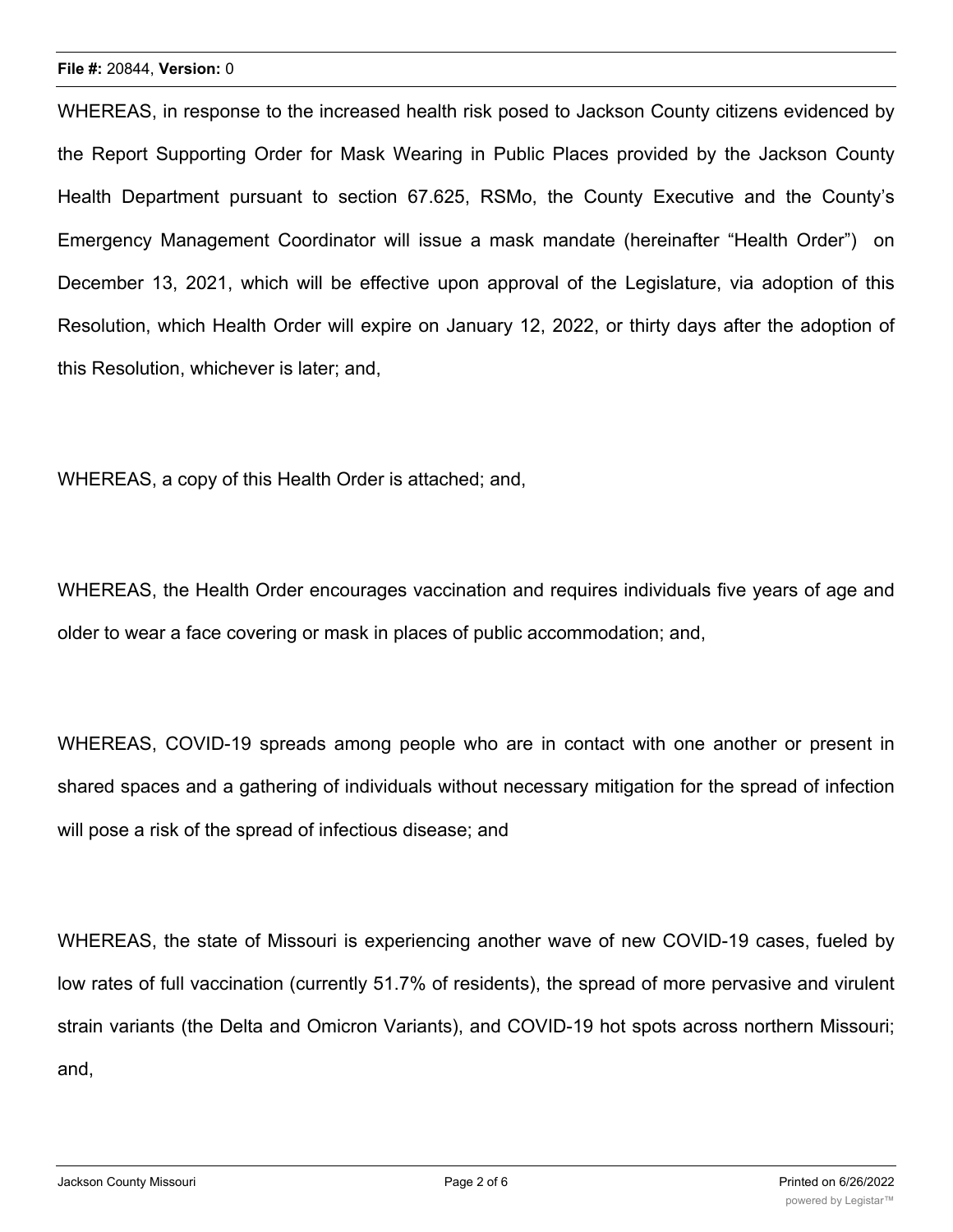WHEREAS, area hospitals, including Children's Mercy Hospital, serving the citizens of Jackson County are experiencing high levels of COVID-related admissions, placing them at or near capacity limits, suggesting the Delta and Omicron variants' transmission and infection rates in adolescents and children are more severe than previously anticipated; and,

WHEREAS, as of December 9, 2021, the Jackson County Health Department reported 43,423 total cases of COVID-19 and 554 COVID-19-related deaths in Eastern Jackson County (the area outside of Kansas City, Missouri, and Independence, Missouri); and,

WHEREAS, on December 9, 2021, the Jackson County Health Department reported approximately 51% of Eastern Jackson County residents were fully vaccinated for COVID-19 and that 58% have been administered at least one vaccine dose; and,

WHEREAS, on August 23, 2021, the U.S. Food and Drug Administration fully approved Comirnaty, also known as the Pfizer-BioNTech COVID-19 vaccine, for prevention of COVID-19 disease in individuals sixteen (16) years of age and older, with additional vaccine and booster options available under a prior emergency use authorization; and,

WHEREAS, on October 26, 2021, the U.S. Food and Drug Administration and Centers for Disease Control and Prevention issued emergency use authorization for the Pfizer-BioNTech COVID-19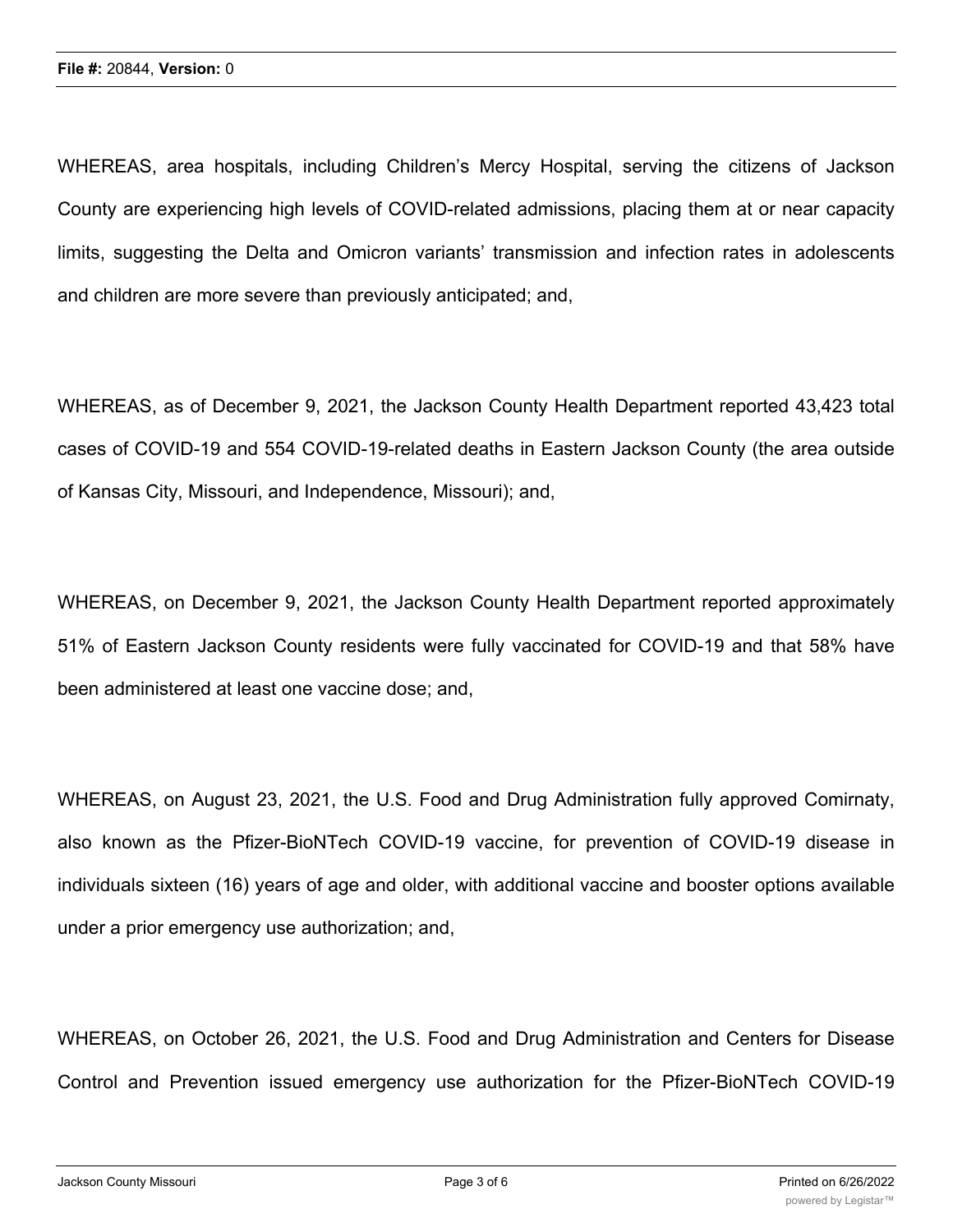vaccine for individuals five (5) years of age and up; and

WHEREAS, on November 19, 2021, the Food and Drug Administration and Centers for Disease Control and Prevention expanded the emergency use authorization eligibility for both the Moderna and Pfizer-BioNTech COVID-19 vaccine booster for individuals eighteen (18) years of age and older after the completion of primary vaccination protocols; and

WHEREAS, compelling data demonstrates that community mask wearing is an effective nonpharmacologic intervention to reduce the spread of COVID-19 infection, especially as source control to prevent spread from infected persons, and also as protection to reduce wearers' exposure to infection; and,

WHEREAS, on November 30, 2021, the U.S. Centers for Disease Control and Prevention issued new guidance, recommending all vaccinated individuals (in addition to its previous recommendation for unvaccinated individuals) in "substantial" or "high" transmission areas wear masks indoors; and,

WHEREAS, as of December 9, 2021, the Centers for Disease Control and Prevention classifies Jackson County, and every county adjacent to Jackson County in both Missouri and Kansas, as high transmission areas; and,

WHEREAS, medical professionals recommended a return to masks indoors in November 2021,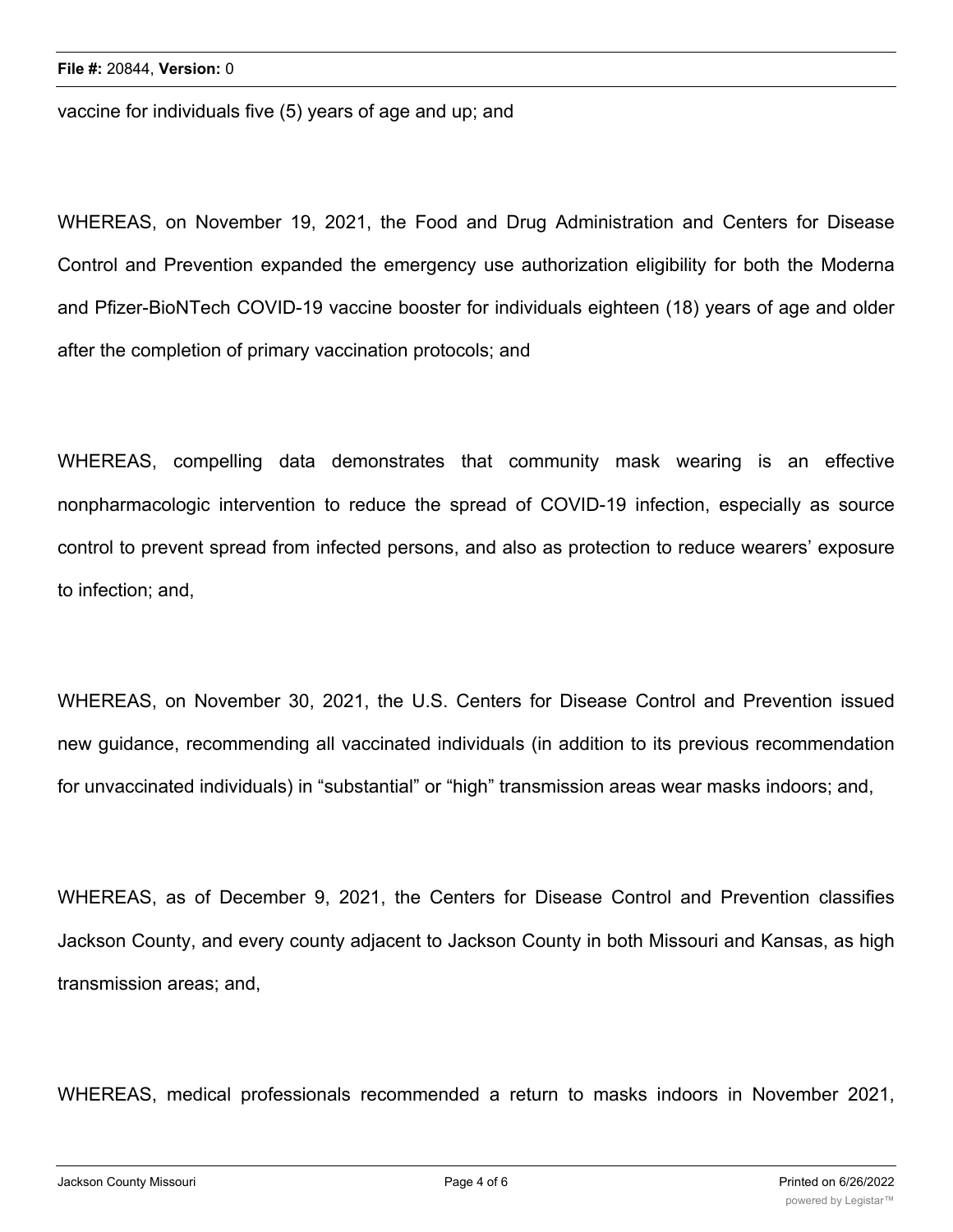based on the positivity rate for COVID-19 cases in Missouri and the increase in hospitalizations; and,

WHEREAS, on December 9, 2021, the Jackson County Health Department, pursuant to section 67.625, RSMo, submitted an updated report to the Legislature outlining the need for and recommending an extension of the mask mandate; now therefore,

BE IT RESOLVED by the County Legislature of Jackson County, Missouri, that the Health Order be and hereby is approved to be effective until January 12, 2022, or thirty days after the adoption of this Resolution, whichever is later.

Effective Date: This Resolution shall be effective immediately upon its passage by a majority of the Legislature.

APPROVED AS TO FORM:

Chief Deputy County Counselor County Counselor

\_\_\_\_\_\_\_\_\_\_\_\_\_\_\_\_\_\_\_\_\_\_\_\_\_\_\_\_\_\_\_\_ \_\_\_\_\_\_\_\_\_\_\_\_\_\_\_\_\_\_\_\_\_\_\_\_\_\_\_\_\_\_\_\_

Certificate of Passage

I hereby certify that the attached resolution, Resolution No. 20844 of December 13, 2021, was defeated on December 13, 2021 by the Jackson County Legislature. The votes thereon were as follows: